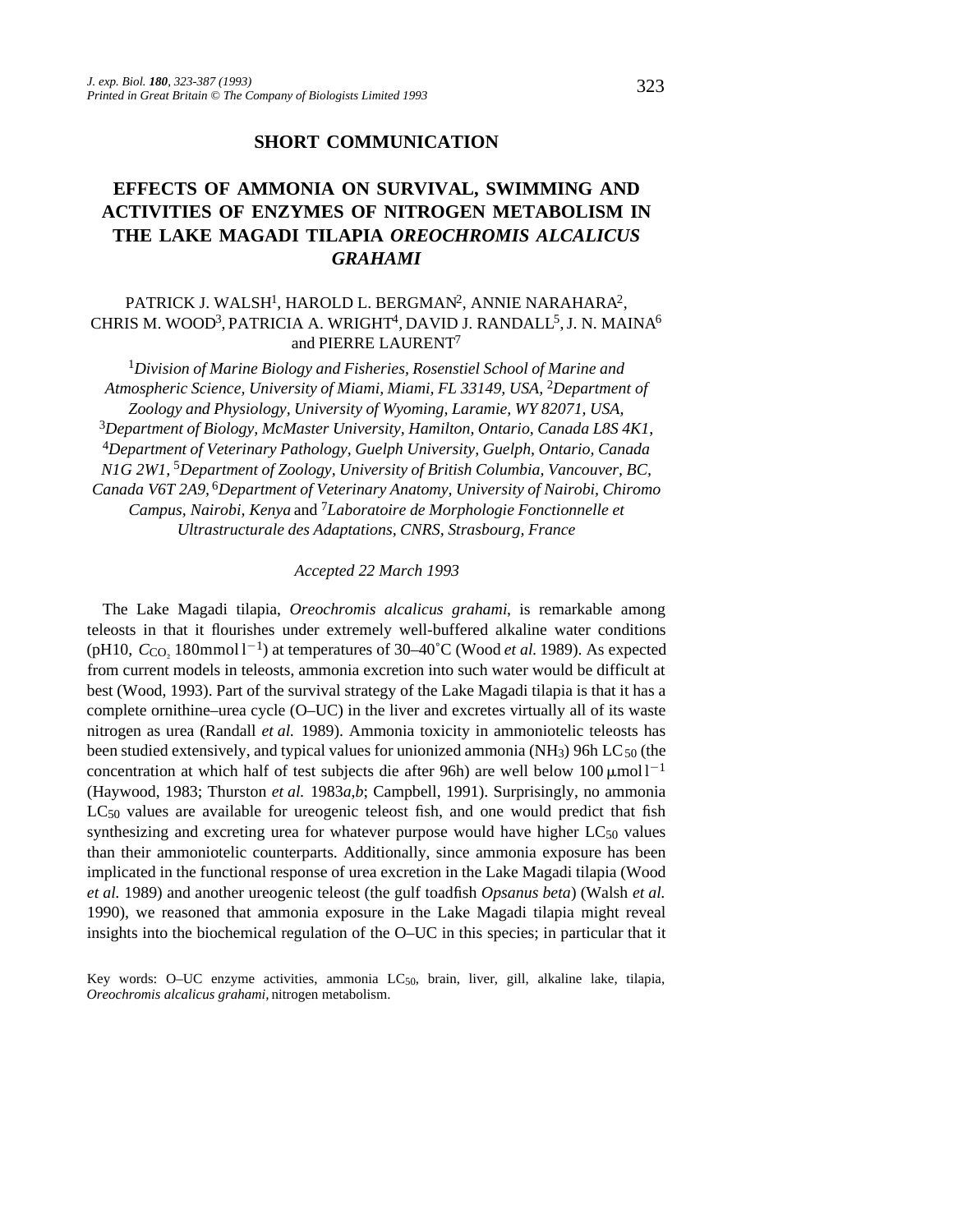might induce enzyme activity. We report here that the Lake Magadi tilapia has a rather high ammonia LC<sub>50</sub> compared to values for other teleosts, but that short-term ammonia exposure has very limited effects on the activities of the enzymes of nitrogen metabolism and on swimming performance.

All tests were performed with juveniles or adults of the Lake Magadi tilapia, *Oreochromis alkalicus grahami*, in January and February of 1992 (except for swimming speed measurements, which were performed in January 1988). Fish were caught by net at the previously described Lake Magadi 'Fish Springs' site (Wood *et al.* 1989) and quickly transported to an outdoor laboratory on the balcony of the chemistry laboratory of the Magadi Soda Company. Juvenile fish, weighing less than 100mg, were exposed to ammonia by adding stock solutions of NH4Cl to Lake Magadi water (mean pH9.94) to give final nominal total ammonia concentrations of 0, 500, 658, 866, 1140 and  $1500 \,\mathrm{\mu}$ mol $1^{-1}$ , which were checked by assay (Verdouw *et al.* 1978). Typically, 10 fish were placed in darkened plastic containers with 800ml of test water. Metabolic rates and water volumes were such that aeration was not required for the juvenile fish, and test solutions were partially replaced every 8h for up to 48h. Ten adult fish per treatment (approx. 2–3g) were placed in 15l of aerated test water prepared with 0, 500 and  $1000 \mu$ mol l<sup>-1</sup> total ammonia, and fish were exposed for up to 24h with a complete water change at 12h. In both cases, measurement of water ammonia at the start and at water exchange showed that less than 15% had been lost (presumably due to a combination of degassing and metabolic processing). As the experiments were performed outdoors, temperature could not be precisely controlled but varied from 30 to 36˚C (mean 34˚C), over the day, which was similar to the diurnal variation at the collection site. Experiments were terminated at 24h (adults) or 48h (juveniles) because, beyond these periods, 'natural' mortality in the control treatments became unacceptably high (>20%). This mortality has been reported previously (Wood *et al.* 1989) and appears to be due to the combined effect of the absence of feeding *vis à vis* the very high metabolic rate of these fish and to non-specific stress associated with holding wild fish in captivity.  $LC_{50}$  values were calculated using a moving averages method (Thompson, 1947) for juveniles and by a simple graphical method for adults.

For measurements of enzyme activities, brains, livers and gills were dissected from surviving adult fish at 24h, placed in cryotubes and quick frozen in liquid nitrogen, shipped to Miami in a dry shipper (Minnesota Valley Engineering) and stored at  $-80^{\circ}$ C for less than 2 months prior to assays. Tissues were sonicated (brain) or homogenized (gill and liver) in approximately 10 volumes of homogenization buffer  $(20mmol1^{-1}$ K<sub>2</sub>HPO<sub>4</sub>, 10mmol l<sup>-1</sup> Hepes, 0.5mmol l<sup>-1</sup> EDTA, 1mmol l<sup>-1</sup> dithiothreitol, 50 % glycerol, adjusted to pH7.5 at room temperature). Samples were spun at  $13000g$  in a microcentrifuge and supernatants or 1:10 dilutions were used directly in assays. The following enzymes were assayed at  $30\pm0.2^{\circ}$ C by previously published methods; malate dehydrogenase (MDH), citrate synthase (CS), alanine aminotransferase (AlaAT), aspartate aminotransferase (AspAT), glutamate dehydrogenase (GDH), glutamine synthetase (GNS), arginase (ARG) and ornithine–citrulline transcarbamoylase (OCT) (Mommsen and Walsh, 1989). Measurements of cricital swimming speeds  $(U_{\text{crit}})$  were performed on adult fish (1–2g) as previously described (Wright *et al.* 1990).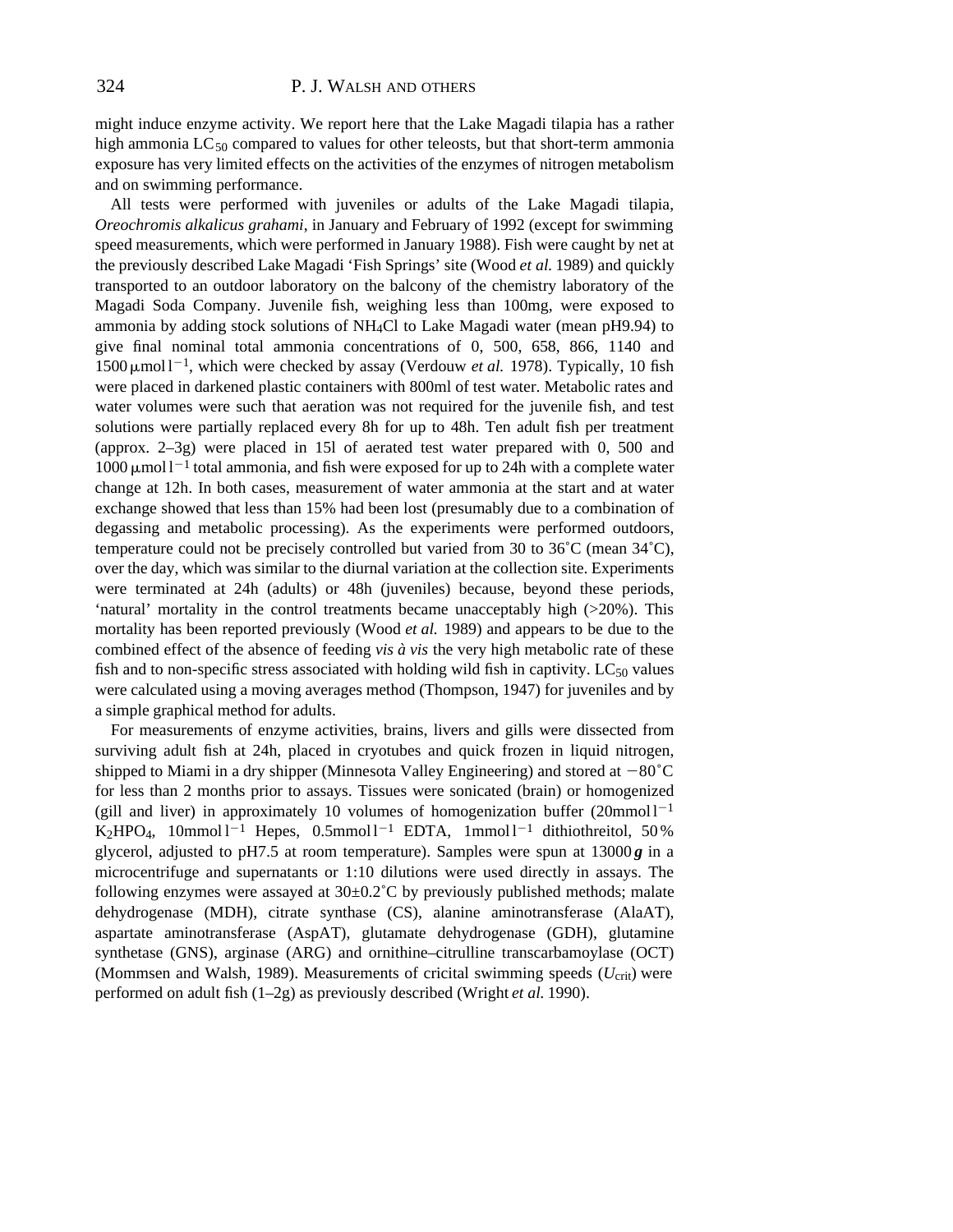The Lake Magadi tilapia showed a substantial ability to survive ammonia challenge, in that total ammonia LC<sub>50</sub> values ( $\mu$ mol<sup>1-1</sup> with 95% confidence limits; *N*=40 for juveniles,  $N=30$  for adults) were: juvenile 24h LC<sub>50</sub>=773.7 (705.9–838.3); juvenile 48 h  $LC_{50}$ =770.3 (677.9–856.5); adult 24h  $LC_{50}$ =750. Although the period of the tests was relatively short, the closeness of the 24h and 48h LC<sub>50</sub> values gives confidence that acute toxicity due to ammonia had ceased and that these values are representative of incipient LC<sub>50</sub> values. Considering that the water pH (9.94) and temperature (34<sup>°</sup>C) in this study are both substantially higher than in most studies, it is important to convert these total ammonia LC<sub>50</sub> values to NH<sub>3</sub> LC<sub>50</sub> values of 681.7 (622.0–738.6) for juveniles at 24h, 678.7 (597.3–754.7) for juveniles at 48h and 660.8  $\mu$ mol l<sup>-1</sup> for adults at 24h. These values are at least five times higher than those for typical ammoniotelic teleosts (Haywood, 1983; Thurston *et al.* 1983*a*,*b*; Campbell, 1991), but only slightly higher than those measured in preliminary observations for another ureotelic teleost (an approximate 96h LC<sub>50</sub> value for the gulf toadfish, *Opsanus beta*, is 500  $\mu$ mol l<sup>-1</sup> NH<sub>3</sub> in sea water of pH8.0; P. J. Walsh, unpublished data). Clearly, ureogenesis must confer this enhanced ability to survive ammonia challenge.

The Lake Magadi tilapia were able to swim unimpeded at ammonia concentrations which would be lethal to many ammoniotelic teleosts. We found no difference in *U*<sub>crit</sub> [mean  $\pm$  s.e. (N)] for control tilapia  $[4.53\pm0.31BL \text{ s}^{-1}$  (5)] *versus* tilapia exposed to 100 μmol  $1^{-1}$  total ammonia (88 μmol  $1^{-1}$  NH<sub>3</sub>) [4.88±0.48BLs<sup>-1</sup> (5)], where BL is body lengths. The maintenance of this physiological trait is of obvious survival value in Lake Magadi, where avian predators are extremely abundant.

The effects of ammonia challenge on enzyme activities are given in Table 1. The activity of the standard metabolic enzymes CS and MDH are typical of values for other fish, with one exception, namely brain CS activity is some five- to seven-fold higher than that in a variety of other fish (see Table 12-2 in Hochachka and Somero, 1984). This difference is about what one would predict from the temperature difference between the studies (10 *vs* 30˚C), implying that the Lake Magadi tilapia has not adjusted its brain CS activity downwards in a compensatory response to increased rate from increased temperature. This 'excess' aerobic activity in the brain may be related to the extreme swimming activity and apparent visual dependence of this species in avoiding the intense avian predation. Otherwise, enzyme activity values are similar to those obtained previously for control fish (Randall *et al.* 1989).

Ammonia exposure had very little effect on the activities of enzymes examined: only a 13% reduction in AspAT activity in brain, and a 16% reduction in liver MDH were noted at 500  $\mu$ mol l<sup>-1</sup> ammonia (Table 1). However, Wood *et al.* (1989) reported that urea excretion increased two- to threefold within the first 3h of exposure of the Lake Magadi tilapia to  $500 \,\mu\text{mol}^{-1}$  NH<sub>3</sub> and remained significantly elevated at 20h (see Fig. 3 of Wood *et al.* 1989). There are three reasonable explanations for the lack of substantial changes in enzyme activities despite large increases in urea production rates: (1) we failed to look at the most important enzymes of ammonia detoxification; (2) 24h of exposure is not long enough to detect enzyme induction; (3) the ammonia detoxification pathways of amination and ureogenesis are operating continually and at near maximal capacity in this species. Of these three explanations, we favour the last for two reasons. First, we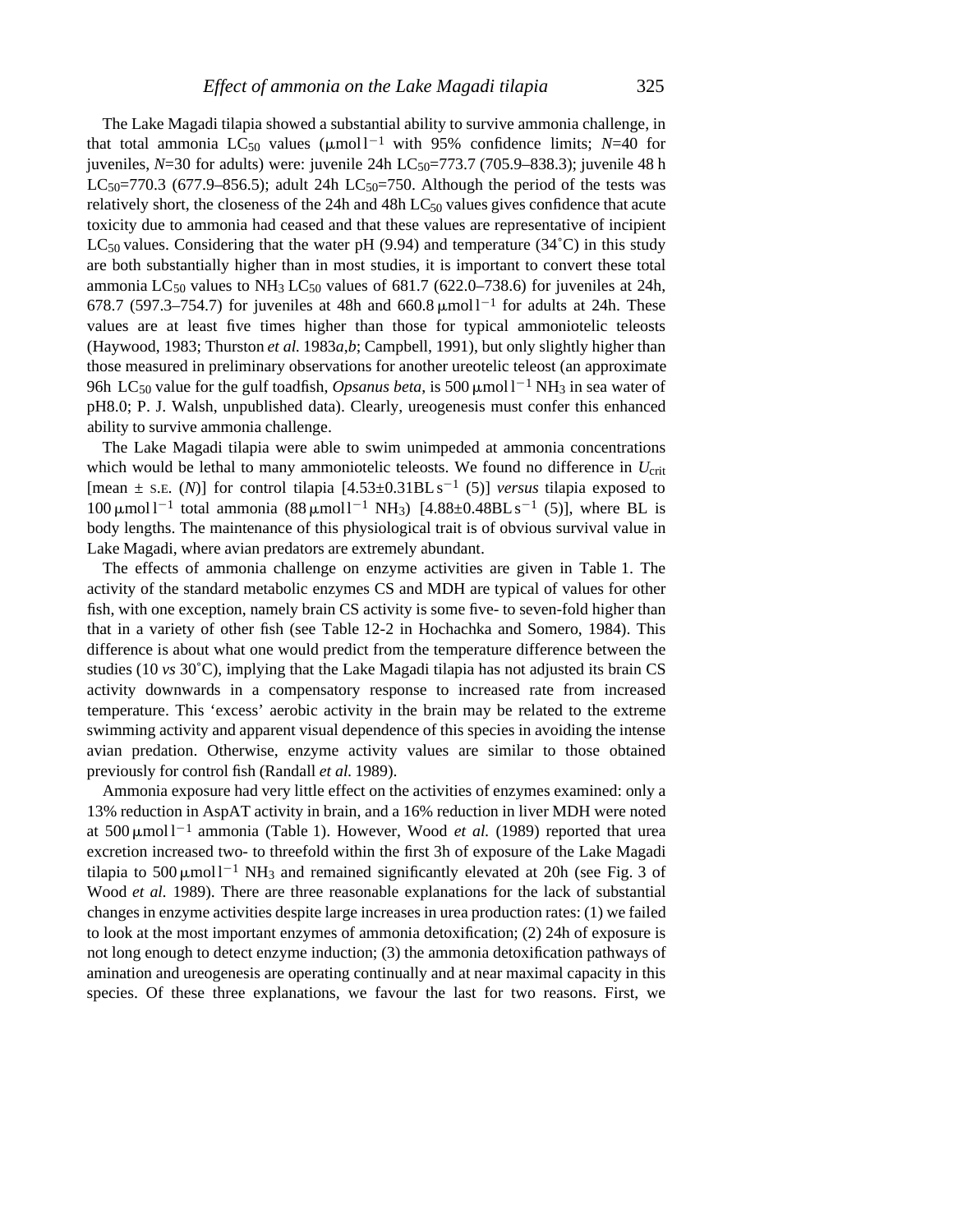| Tissue/Enzyme               | Enzyme activity ( $\mu$ molmin <sup>-1</sup> g <sup>-1</sup> wetmass) |                                                  |                                                   |
|-----------------------------|-----------------------------------------------------------------------|--------------------------------------------------|---------------------------------------------------|
|                             | $0 \mu$ mol l <sup>-1</sup> ammonia<br>$(N=6)$                        | 500 $\mu$ mol l <sup>-1</sup> ammonia<br>$(N=8)$ | $1000 \mu$ mol l <sup>-1</sup> ammonia<br>$(N=2)$ |
| <b>Brain</b>                |                                                                       |                                                  |                                                   |
| <b>GDH</b>                  | $16.268 \pm 1.355$                                                    | $16.830 \pm 1.563$                               | $13.217 \pm 1.744$                                |
| AspAT                       | 73.249±1.489                                                          | 66.515±2.407*                                    | 58.548±1.969                                      |
| AlaAT                       | $5.078 \pm 0.275$                                                     | $4.856 \pm 0.184$                                | $5.231 \pm 0.620$                                 |
| <b>GNS</b>                  | $40.699 \pm 2.721$                                                    | $36.358 \pm 2.271$                               | $44.405 \pm 9.006$                                |
| <b>MDH</b>                  | $50.527 \pm 1.715$                                                    | $49.666 \pm 1.858$                               | $45.925 \pm 3.979$                                |
| CS                          | $10.151 \pm 0.425$                                                    | $10.079 \pm 0.332$                               | $9.345 \pm 0.457$                                 |
| Liver                       |                                                                       |                                                  |                                                   |
| <b>GDH</b>                  | $28.774 \pm 1.699$                                                    | 33.252±2.701                                     | $33.038 \pm 3.642$                                |
| AspAT                       | $68.641 \pm 6.381$                                                    | $77.621 \pm 8.127$                               | $67.728 \pm 16.236$                               |
| AlaAT                       | $35.903 \pm 4.120$                                                    | $31.940 \pm 3.893$                               | $22.258 + 9.835$                                  |
| <b>GNS</b>                  | $2.157 \pm 0.127$                                                     | $2.492 \pm 0.204$                                | $2.477 \pm 0.275$                                 |
| <b>OCT</b>                  | $10.819 \pm 1.422$                                                    | $13.376 \pm 2.053$                               | $10.033 \pm 1.560$                                |
| <b>ARG</b>                  | $40.893 \pm 5.278$                                                    | 39.343±4.795                                     | $41.361 \pm 3.014$                                |
| <b>MDH</b>                  | $514.449 \pm 16.815$                                                  | $432.167 \pm 16.236*$                            | 487.146±32.487                                    |
| CS                          | $10.354 \pm 2.115$                                                    | $9.020 \pm 0.428$                                | $6.849 \pm 0.455$                                 |
| Gill                        |                                                                       |                                                  |                                                   |
| <b>GDH</b>                  | $1.376 \pm 0.090$                                                     | $1.571 \pm 0.131$                                | $1.439 \pm 0.199$                                 |
| AspAT                       | $12.216 \pm 1.144$                                                    | $12.578 \pm 1.316$                               | $11.674 \pm 0.028$                                |
| AlaAT                       | $1.566 \pm 0.142$                                                     | $1.613 \pm 0.135$                                | $1.863 \pm 0.847$                                 |
| <b>MDH</b>                  | $16.041 \pm 1.107$                                                    | $16.972 \pm 1.204$                               | $15.232 \pm 1.126$                                |
| CS                          | $1.393 \pm 0.087$                                                     | $1.636 \pm 0.153$                                | $1.592 \pm 0.458$                                 |
| Values are means $\pm$ s.E. | *Sionificantly different from 0 ammonia value                         |                                                  |                                                   |

Table 1. *Effects of ammonia exposure on enzyme activities in the Lake Magadi tilapia*, Oreochromis alcalicus grahami

\*Significantly different from 0 ammonia value.

Enzyme abbreviations are explained in the text.

examined a variety of ammonia detoxification enzymes, including perhaps the one most vital to survival, GNS. In a prior study we have noted that both glucagon and dexamethasone treatment activate this enzyme in the liver of the ureogenic toadfish *Opsanus beta* (Mommsen *et al.* 1992). Second, the metabolic rate of this species is very high ( $\dot{M}_{\text{O}_2}$ =25.9±1.4mmolkg<sup>-1</sup> h<sup>-1</sup> at 34°C; P. J. Walsh *et al.*, unpublished results) and responses of enzyme activities to dietary changes were noted in as little as 24h (P. J. Walsh, unpublished results), indicating that these enzyme activities are probably plastic enough to change in this period. Furthermore, we have noted a distinct activation of liver GNS 24h after transferring toadfish from flowing to static water conditions (B. C. Tucker and P. J. Walsh, unpublished data). We would predict from our observations that control of ureogenesis in the tilapia is probably regulated substantially at the substrate level, namely in the supply to the liver of ammonia and amino acids from the diet, and bicarbonate from the environment, rather than by large changes in enzyme concentrations *per se*. This strategy may be contrasted with the response of the normally ammoniotelic, but potentially ureagenic, teleost *Heteropneustes fossilis*, an air-breathing fish with